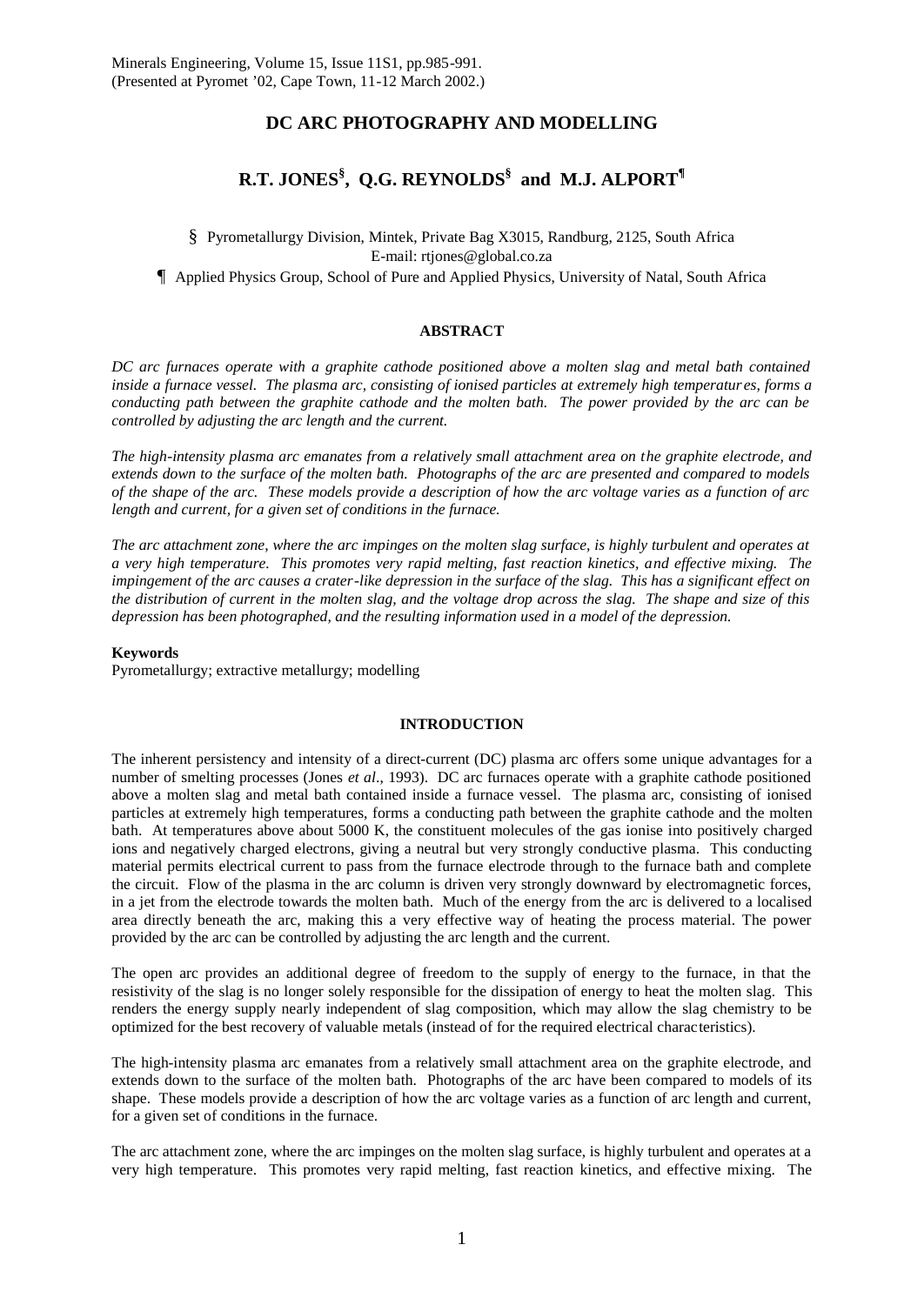impingement of the arc causes a crater-like depression in the surface of the slag. This is believed to have a significant effect on the distribution of current and temperature in the molten slag, and the voltage drop across the slag. The shape and size of this depression has been photographed, and the resulting information used in a model of the depression.

#### **STEADY-STATE ARCS**

The steady-state electrical behaviour of the DC arc has been well described previously (Bowman *et al*., 1969; Bowman, 1994), effectively summarizing a large quantity of data from DC electrical arcs in the 1 to 10 kA range. This work provides a description of how the arc voltage varies as a function of arc length and current, for a given set of conditions in the furnace. The model uses measured and extrapolated arc shapes, fitted to calculated plasma conductivities and estimated temperature profiles.

The high-intensity plasma arc has been modelled by Bowman as emanating from a relatively small attachment area on the graphite electrode, and extends down to the surface of the molten bath. This is shown schematically in Figure 1.



**Fig.1** Schematic representation of a DC arc

Equation (1) describes the shape of the conducting volume of the arc as a function of the distance from the cathode attachment spot. The assumptions include an axi-symmetric arc and no interaction effects at the anode.

$$
\frac{r_a}{r_k} = 3.2 - 2.2 \exp\left(-\frac{z}{5r_k}\right) \tag{1}
$$

The arc radius,  $r_a$ , varies with the distance, z, from the cathode surface. The radius,  $r_k$ , of the cathode-spot attachment is determined by the value of the cathode-spot current density, estimated by Bowman to be around 3.5 kA/cm<sup>2</sup>. Figures 2 and 3 provide a comparison between actual and calculated arc shapes.





**Fig.2** 4 kA arc in air, struck on a graphite block **Fig.3** Arc diameter versus length for a 4 kA arc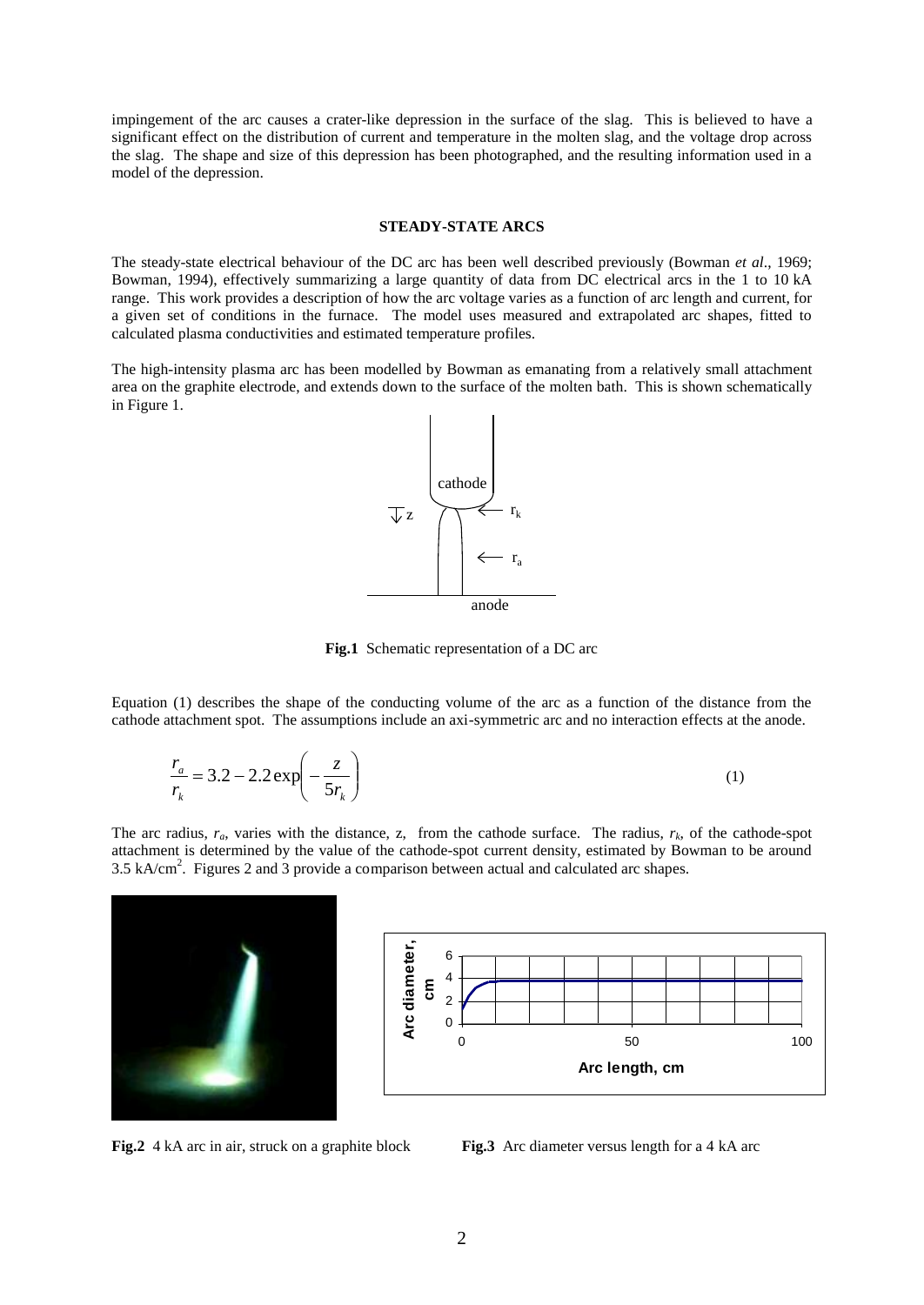The arc shape function allows the arc voltage to be obtained by integration. Several constants of Bowman's along with a single variable parameter, the arc resistivity, appear in the arc voltage expression. Variation of the arc resistivity then allows the model to be fitted to pilot or industrial plant data. The integration required is:

$$
V = \rho_a \cdot \sqrt{\frac{I \cdot j_k}{\pi}} \cdot \int \left(\frac{r_k}{r_a}\right)^2 dZ \tag{2}
$$

$$
Z = \frac{z}{r_k} \tag{3}
$$

where:

 $\rho_a$  – arc resistivity,  $\Omega$ cm  $j_k$  – cathode-spot current density, kA/cm<sup>2</sup>  $r_k$  – cathode-spot radius, cm *r<sup>a</sup>* – arc radius, cm *I* – current, A *V* – arc voltage, V *z* – axial distance from cathode, cm

The final result of this integration is an expression relating the voltage of the arc to its length and current. This is shown in Equation (4).

$$
V_a = \frac{I\rho_a}{m\pi} \left[ -\frac{1}{a^2 + ab} + \frac{1}{a^2 + ab \cdot \exp(mL)} + \frac{\ln(a+b)}{a^2} + \frac{mL}{a^2} - \frac{\ln[a+b \cdot \exp(mL)]}{a^2} \right]
$$
(4)

$$
a = 3.2r_k \tag{4a}
$$

$$
b = -2.2r_k \tag{4b}
$$

$$
m = \frac{-1}{5r_k} \tag{4c}
$$

$$
r_k = \sqrt{\frac{I}{\pi (3500A/cm^2)}}
$$
(4d)

where:

 $V_a$  – arc voltage, V *I* – current, A  $\rho_a$  – arc resistivity,  $\Omega$ cm  $r_k$  – cathode-spot radius, cm *L* – arc length, cm

Equation (4) is depicted graphically in Figure 4, which shows arc voltage as a function of arc length, for a range of different currents, at a given arc resistivity of  $0.014$   $\Omega$ cm.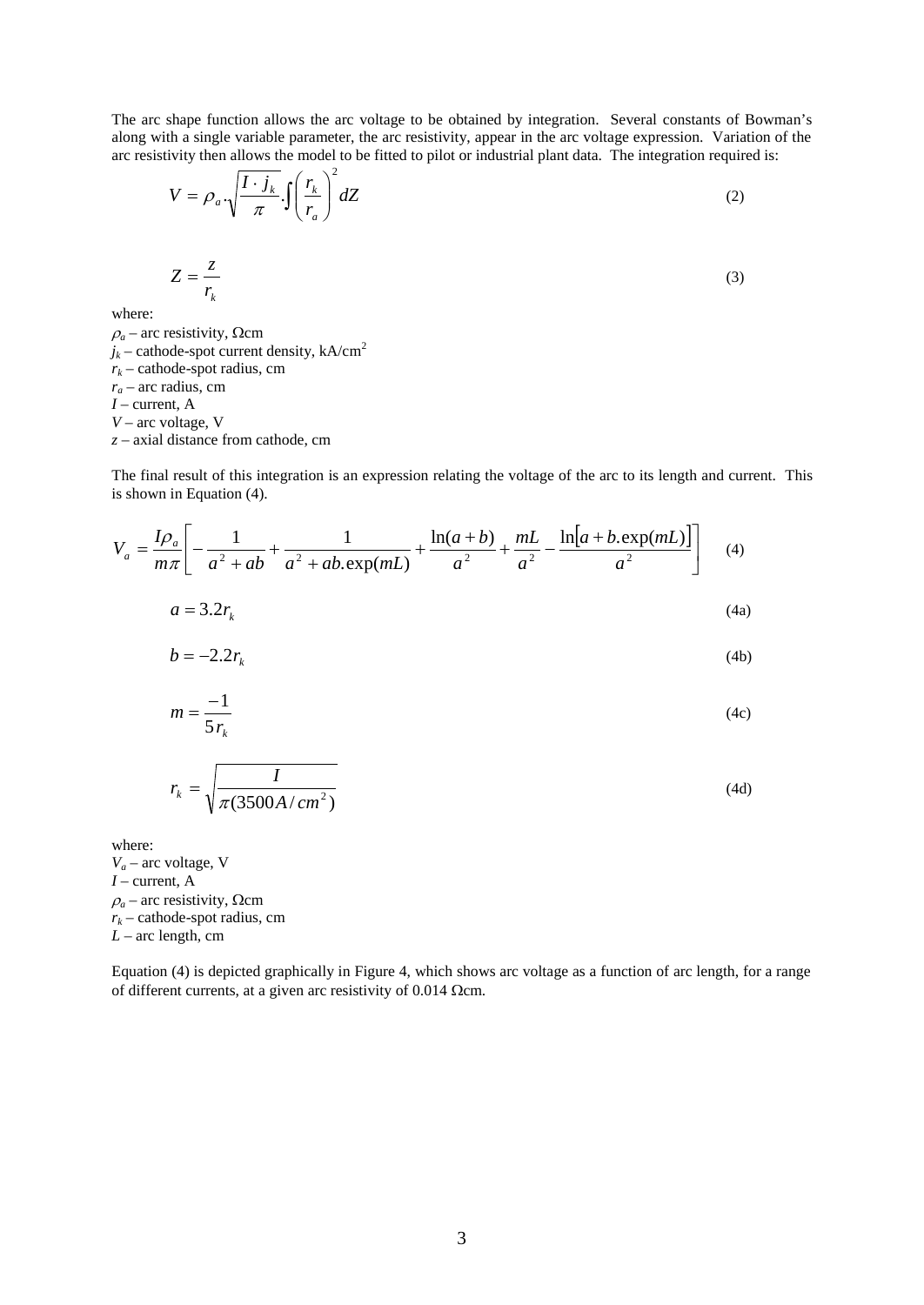

**Fig.4** Arc voltage as a function of arc length at different currents, for a given arc resistivity of 0.014  $\Omega$ cm

Values for arc resistivity have been obtained experimentally on a number of pilot-plant furnace campaigns at Mintek. These were obtained by measuring the voltage while keeping the current constant and varying the arc length. The value used for the arc resistivity is that which best fits the experimental data. The resistivity varies substantially according to the prevailing gas atmosphere in the furnace. For example, the presence of zinc vapour makes the arc more conductive than carbon monoxide does.

## **DYNAMIC ARCS**

Observations of real arcs (as illustrated in Figures 5 to 9) reveal erratic instabilities and chaotic motion. Sometimes, a helical pattern appears as a precursor to full instability. There are also periods when the arc becomes diffuse and appears to be spread over the entire electrode tip. Clearly, the time-average of this nonsteady behaviour has a significant bearing on the properties of the arcs.





**Fig.5** Arc about to become unstable **Fig.6** 'Pretzel-shaped' arc in air on a graphite block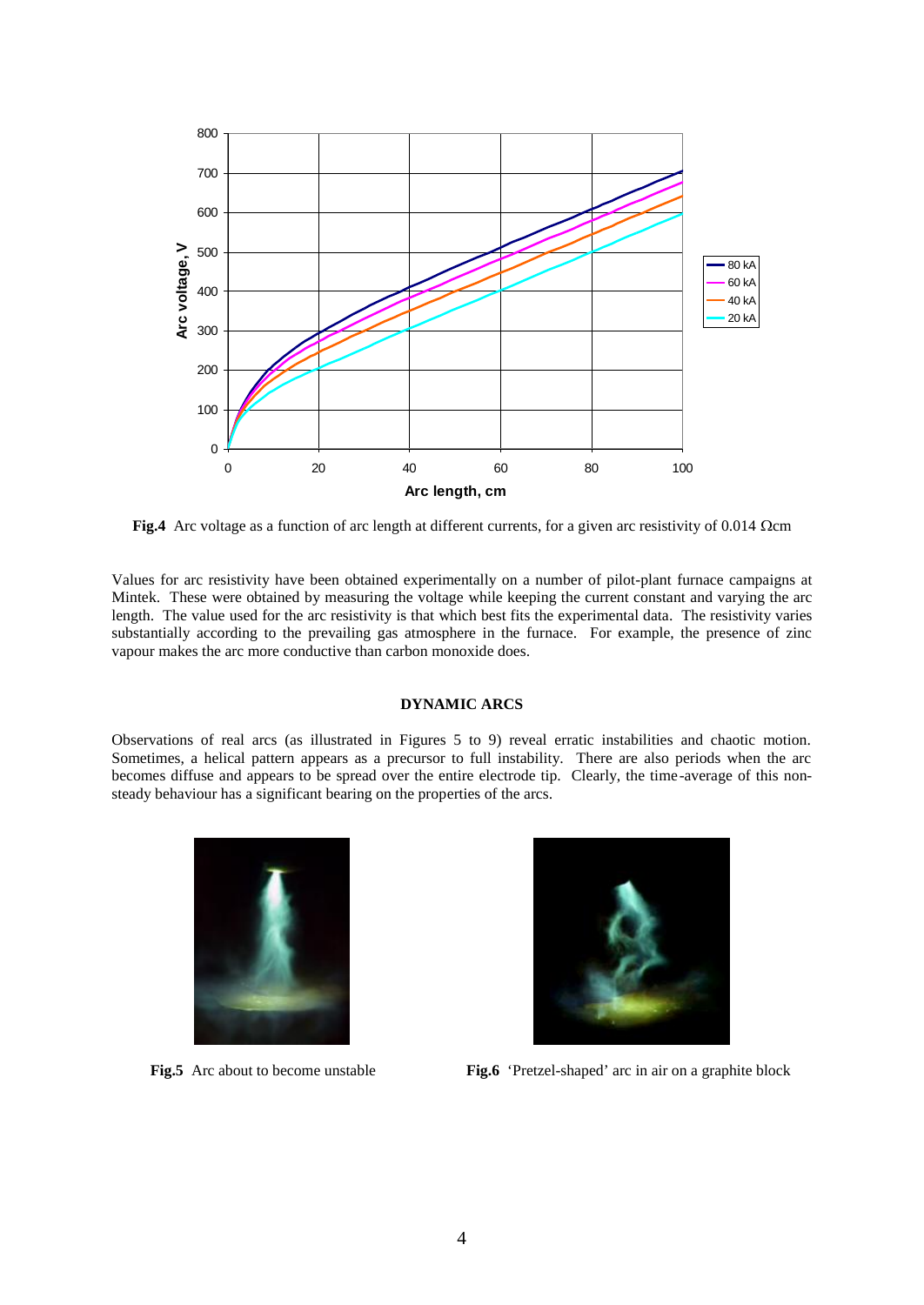

 **Fig.7 Fig.8 Fig.9**





 Diffuse 7 kA arc onto slag Violent splashing at 2 kA Thicker arc with splashing at 8.1 kA (Image L16354)

Additional variables come into play when the arc is enclosed in a hot re-radiating furnace vessel, and when the arc is struck on a molten surface that deforms and splashes. The changing shape of the depression in the liquid surface provides a rapidly changing geometrical arrangement that encourages the arc to move to new, shorter, more conductive paths. In moving to a new position, the arc moves extremely rapidly across the tip of the electrode. Figure 10 shows two successive images (one fiftieth of a second apart) in which the arc has moved almost from one side to the other of a 20 cm diameter electrode.



**Fig.10** Rapid arc movement in two successive images 1/50 s apart (Images C0935 and C0936)

Multiple 'simultaneous' arcs have been observed and recorded (see Figures 11 and 12), but it would need a higher speed camera to ascertain whether the arcs are truly simultaneous or whether they occurred sequentially during the exposure period, which is usually set to less than  $1/50s$  because of the high intensity of the arc.



**Fig.11** Two images (a few minutes apart) showing two arcs 'simultaneously' (Images C0792 and C1225)



**Fig.12** Three 'simultaneous' arcs; total current 2 kA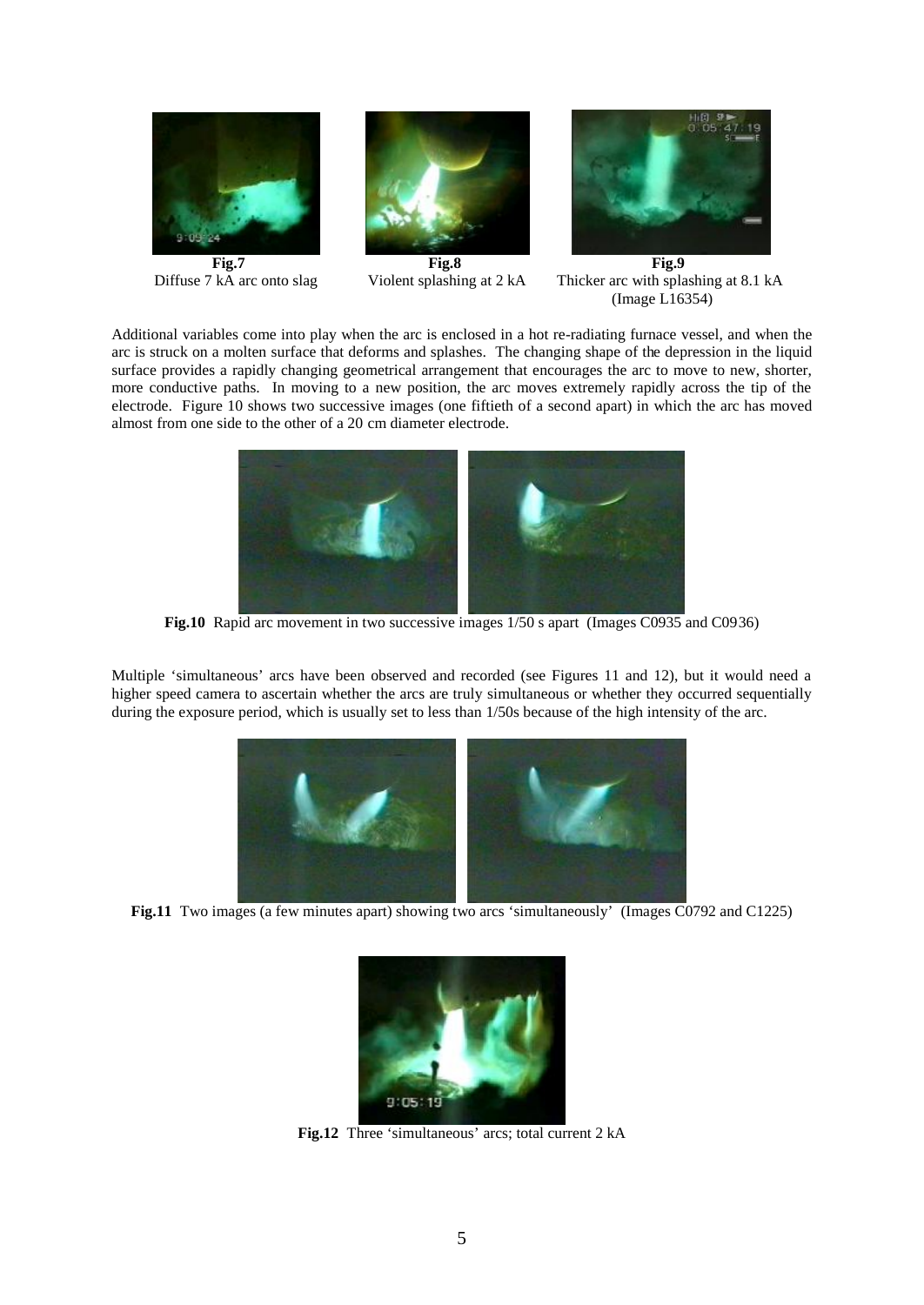## **ARC DEPRESSION**

The arc jet is seen, from previous measurements and modelling work (Bowman, 1982; Bowman, 1990), to be a high-velocity turbulent self-constricted jet. The force generated by the impingement of such a jet on a dense deformable medium can be very significant, even at pilot-plant scale, and tends to create a cavity at such an interface. The arc-attachment zone (AAZ) is therefore not treated as a flat surface but as a depressed cavity of paraboloidal shape, as suggested by Bowman (1994). The determination of the dimensions of the AAZ depression is aided by an empirical correlation by Maecker (1955) that specifies the dependence of DC arc thrust on current flow. For sufficiently long arcs:

$$
T \approx 1.16 \times 10^{-7} J^2 \tag{5}
$$

where:

*T* – arc thrust, N *I* – arc current, A The volume of the displaced slag, in the paraboloid, may be expressed as:

$$
V = \frac{\pi}{2} r_A^2 h_A \tag{6}
$$

where:

*V* – volume of paraboloid,  $m<sup>3</sup>$ *r<sup>A</sup>* – radius of paraboloid depression, m  $h_A$  – height or depth of paraboloid depression, m

The buoyancy force generated by the absence of the slag from the cavity can be taken as the volume multiplied by the slag density and gravitational acceleration. The buoyancy force may be equated to the thrust, in order to provide an expression relating  $h_A$  to  $r_A$ .

$$
1.16 \times 10^{-7} I^2 = \frac{\pi}{2} \rho g r_A^2 h_A \tag{7}
$$

where:

 $\rho$  - slag density, kg/m<sup>3</sup>  $g$  – standard gravitational acceleration, 9.81 m/s<sup>2</sup>

One further constraint needs to be imposed on these two dimensions, in order to specify fully the size of the cavity, as a function of the arc current. A relationship between  $h_A$  and  $r_A$  can either be specified *a priori* or fitted to experimental data. It is understood that the depth cannot reasonably be expected to exceed the diameter of the depression in a stable cavity. Images such as Figure 13 allow one to make a quantitative estimate of the diameter to depth ratio of the arc depression. The images shown in Figure 14 illustrate the different types of depression that may be obtained under different circumstances.



**Fig.13** Clear image of arc depression at 2.9 kA (Image F00878)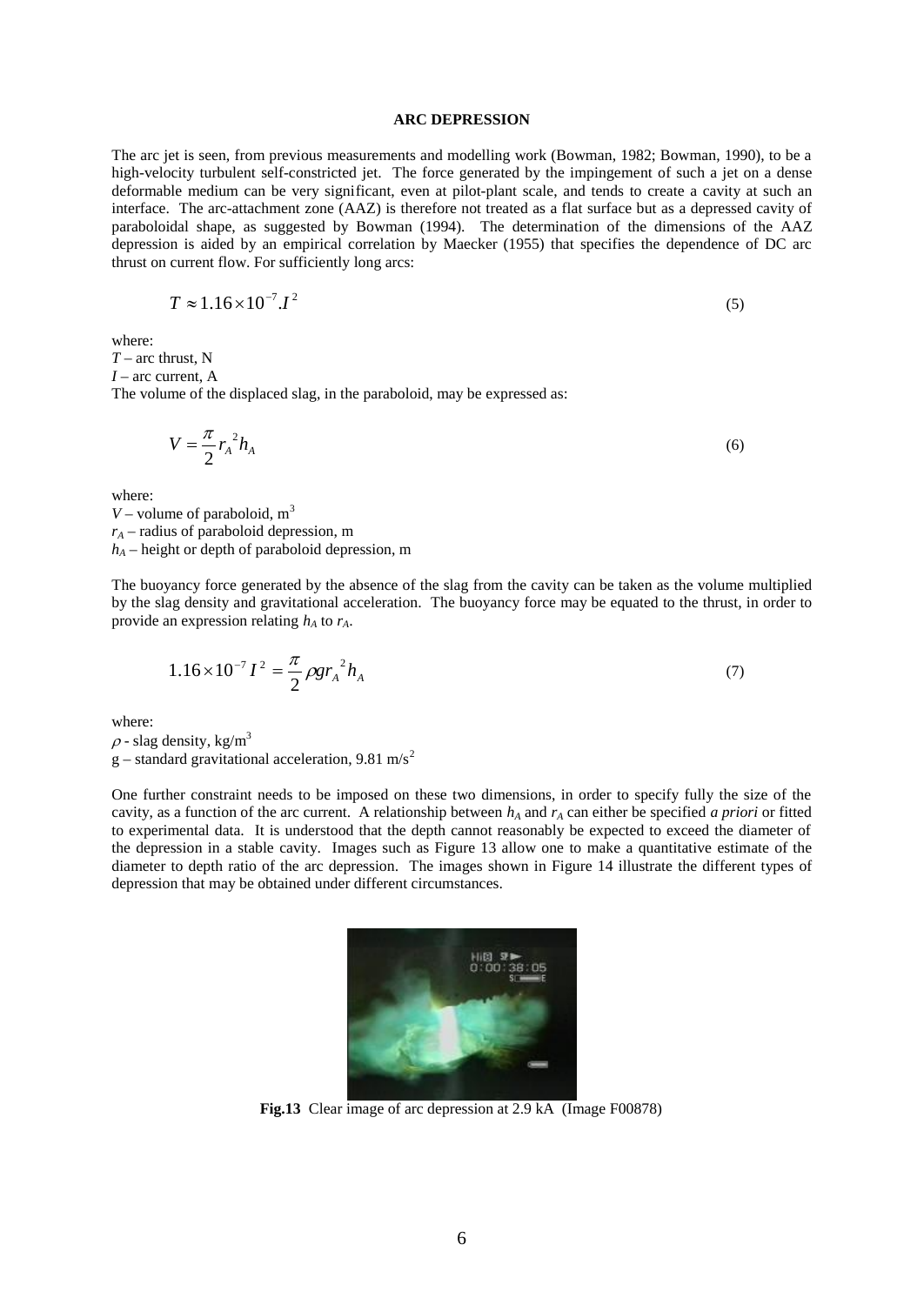

**Fig.14** Arc depressions – punched hole and smeared depression (Images C0833, FL025, FL028)

According to Bowman (1994), depressions in liquids take about 10 to 100 ms to form. Figure 15 shows two depressions existing simultaneously, where the arc has jumped to a new position before the previous depression has had a chance to die away.



**Fig.15** Two arc depressions existing simultaneously; 2.6 kA (Image L00683)

## **ELECTRICAL MODEL OF MOLTEN BATH**

In smelting systems, the slag resistance causes a voltage drop across the molten bath. If the slag is highly resistive, this voltage drop can be quite significant.

It is important to have a relatively accurate prediction of the voltage across the slag before specifying the power supply of a new industrial furnace. An incorrect specification can cause the failure of the process, and an overconservative specification that will guarantee operation over a wide range of conditions may unnecessarily add significantly to the purchase price of the transformer.

The slag bath would be easy to model electrically if it was known to have a flat surface and a uniform conductivity, and if the potential distribution at the upper surface was well understood. A small zone of constant high potential could be envisaged where the arc impinges on the surface, and a zero potential could be envisaged across the bottom surface of the bath where it is in contact with molten metal across the diameter of the furnace. The Laplace equation could then be solved to obtain the potential distribution. However, in reality, the impingement of the arc causes a depression in the surface of the slag. This has to be taken into account in the model, as it can alter the geometrical current distribution quite significantly.

## **ARCS AT INDUSTRIAL SCALE**

The specification of the power supply is one of the principal requirements when an industrial furnace is about to be built, and needs to be in place about twelve to eighteen months before the furnace is to be commissioned. The total power requirement of the furnace is derived from the desired throughput, and the experimentallydetermined specific energy requirement for the process. The specification of the operating ranges for voltage and current requires a more detailed understanding of the scale-up of the furnace design. In the past, there has been much speculation about the behaviour of high-current arcs, as some features such as thrust depend on the square of the current. Industrial-scale arcs are very difficult (sometimes even dangerous) to photograph, and in many furnaces, the arc is never visible. Fortunately, video images taken of the high-current arc in an industrial steelmaking furnace showed very similar behaviour to the pilot-scale arcs previously photographed. Some sample images are shown in Figure 16.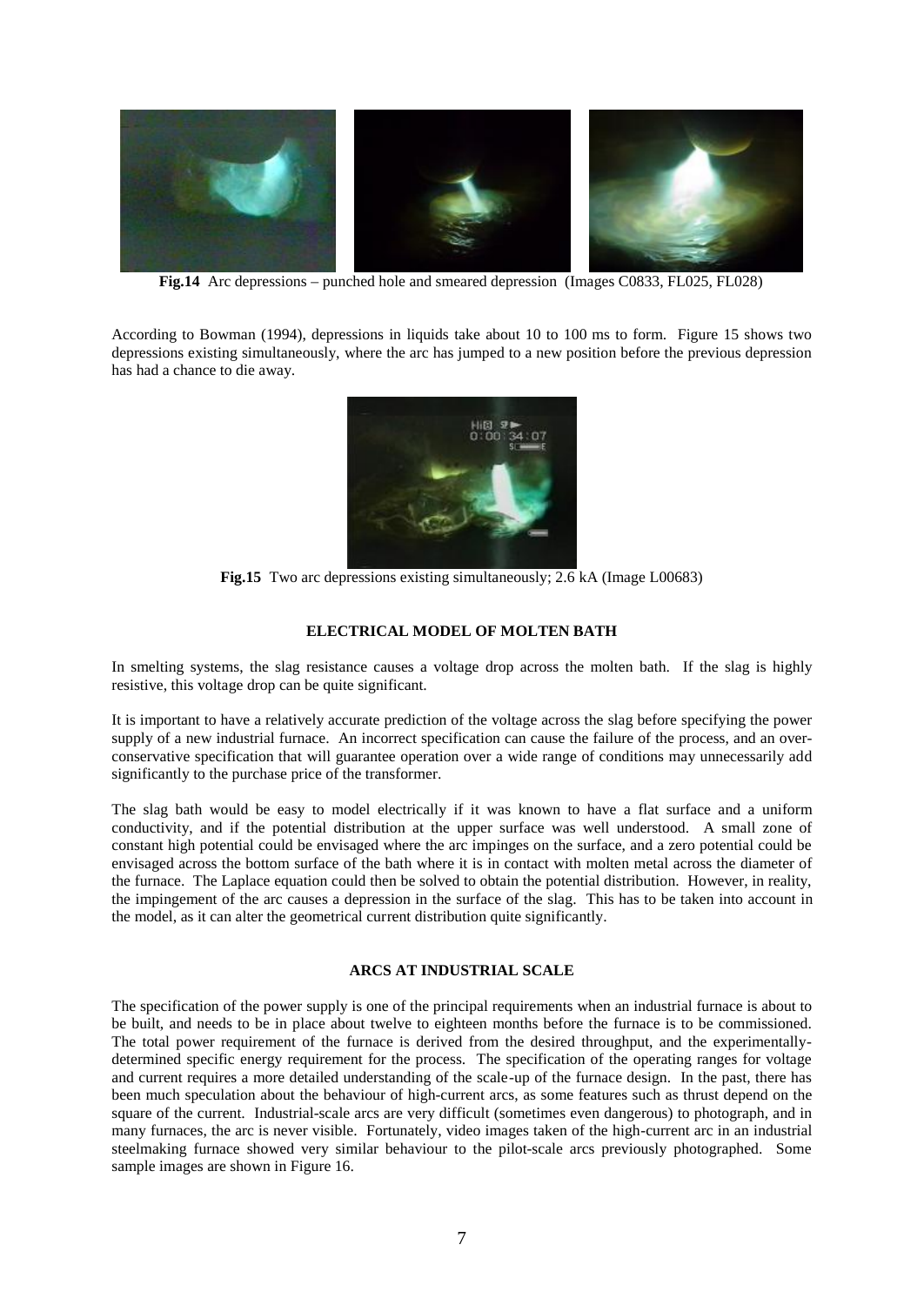

**Fig.16** Industrial steelmaking arc at 40 kA, 450 V (full power is at 70 kA, 550 V)

#### **ADVANCES IN HIGH-SPEED DIGITAL IMAGING**

The work presented here includes a number of images taken using a standard digital still camera as well as with a standard camcorder. Welding filters were used to reduce the intensity of the light to manageable levels. The video images were captured at a rate of 25 frames per second (at a resolution of 768 x 576 pixels), but by separating the odd and even scan lines of the interlaced PAL video image, the frame rate was effectively doubled to 50 frames per second. Much higher filming speeds, with very little delay between successive frames, would be needed in order to capture some of the faster phenomena. High performance digital video cameras may capture images at rates from 1 000 to 60 000 frames per second. This would enable the imaging of phenomena that happen in a millisecond or less to be analysed in detail. Short exposure times permit the digital video camera to capture extremely fast-moving objects on each frame of the video. Classically, high-speed photography used to be performed with the aid of strobe lighting, which gave exposure times down to fractions of a millisecond. With the modern electronics available in high-speed digital video cameras, exposure times of as low as 10 microseconds are available without the need for high-intensity strobes that would otherwise be required to freeze events that are evolving rapidly in time. High-resolution images, up to 1024 x 1024 pixels in size, available in modern CMOS-design digital video cameras, provide sufficient detail for accurate image analysis and tracking of small-scale features from frame to frame.

## **CONCLUSIONS**

A number of critical areas have been identified where an increased understanding is required. The most important of these is the need to better understand the energy transfer in the furnace, closely followed by an ability to correctly specify the requirements of the electrical power supply. Higher-speed digital video imaging would make a valuable contribution towards achieving these objectives.

Dynamic mathematical modelling of arcs is required to better understand the transient phenomena, as the steady-state models do not provide the full picture. Some preliminary work in this area at Mintek has already shown very promising results in using a deterministic model of the arc to predict behaviour that strongly emulates the real chaotic movements of arcs.

The diameter to depth ratio of the arc depression has been determined from photographs, and this has been used for electrical bath modelling.

## **ACKNOWLEDGEMENT**

This paper is published by permission of Mintek.

#### **REFERENCES**

Bowman, B., Jordan, G.R., and Fitzgerald, F., 1969. The physics of high-current arcs, *Journal of the Iron and Steel Institute*, June 1969, 798-805.

Bowman, B., 1994. Properties of arcs in DC furnaces*, Electric Furnace Conference Proceedings*, 111-120.